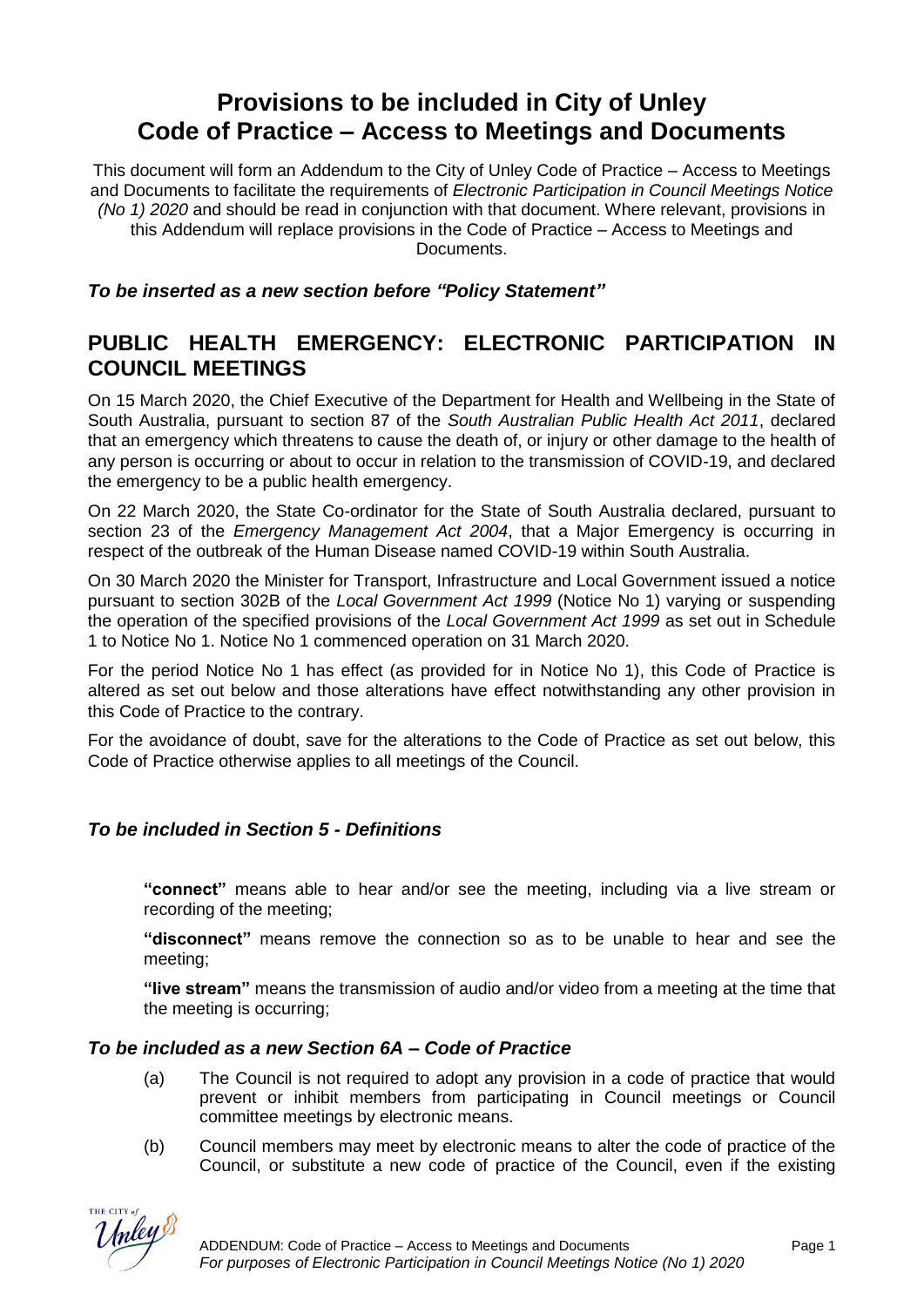code of practice prevents or inhibits the Council members from meeting by electronic means.

(c) The requirement in section 92(5) that before a Council adopts, alters or substitutes a code of practice it make copies of the proposed code, alterations or substitute code (as the case may be) available for inspection and purchase at the principal office of the Council and on a website determined by the Council and that the Council follow the steps set out in its public consultation policy is suspended while these provisions are in effect.

#### *To be included as a new Section 6B – Suspension of Other Inconsistent Provisions*

(a) To the extent that any other provision of this Code of Practice could be read as being inconsistent or incompatible with the ability of the Council to hold electronic meetings, the provision is suspended while these provisions are in effect.

#### *To be inserted in Section 7.1 – Public Access to Agendas*

#### *Delete existing Clause (b)*

Insert the following clauses:

- (d.1) A person is entitled, on payment of a fee fixed by the Council, to obtain a copy of a notice and agenda published on a website determined by the Chief Executive Officer and the notice and agenda will continue to be published on the website until the completion of the relevant meeting.
- (d.2) Copies of any document or report supplied to members of the Council for consideration at a meeting of the Council are not required to be made available for inspection by members of the public at the principal office of the Council or at the meeting.
- (d.3) The chief executive officer (or a person nominated in writing by the chief executive officer) will ensure that any document or report supplied to members of the Council for consideration at a meeting of the Council is available for inspection by members of the public:
	- i. in the case of a document or report supplied to members of the Council before the meeting - on a website determined by the chief executive officer as soon as practicable after the time when the document or report is supplied to members of the Council; or
	- ii. in the case of a document or report supplied to members of the Council at the meeting - on a website determined by the chief executive officer as soon as practicable after the time when the document or report is supplied to members of the Council.

#### *To be included in Section 7.2 – Public Access to Meetings*

Insert the following clauses:

- (a.1) A Council meeting will be taken to be conducted in a place open to the public even if 1 or more Council members participate in the meeting by electronic means provided that:
	- (i) the chief executive officer (or a person nominated in writing by the chief executive officer) makes available to the public a live stream of the meeting on a website determined by the chief executive officer and ensures that members of the public can hear the discussion between all council members present at the meeting via the live stream; or